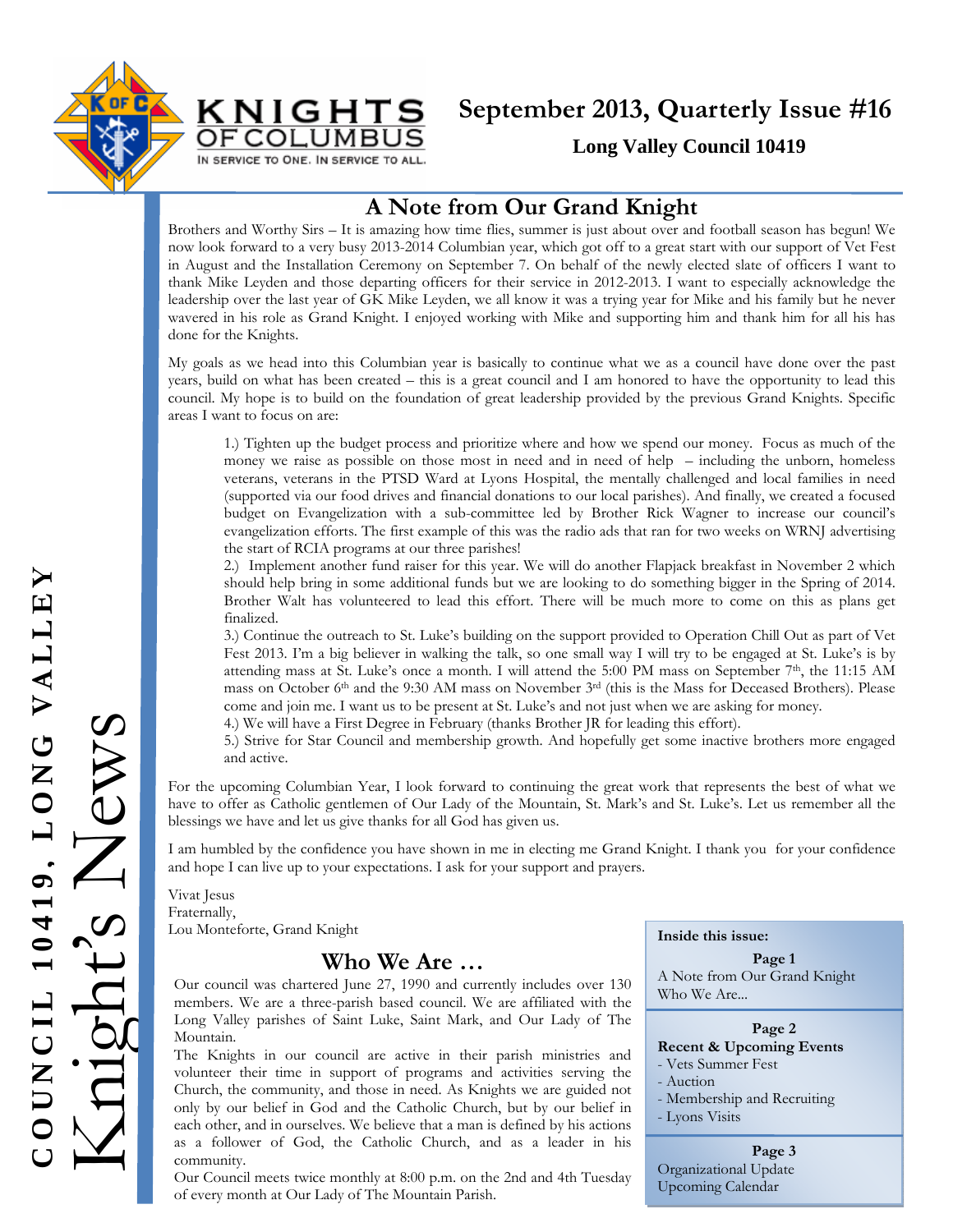"Keeping fingers crossed and a steady stream of prayers for a good weather day for Vets Summer Fest 2013!" was repeated in multiple emails from Past Grand Knight Mike Leyden as August 10<sup>th</sup> was getting near. Mike headed up the group of Knights of Columbus volunteers working with the Operation Chillout (OCO) team over 6 months to make the largest fundraising event in OCO history come together.

The idea of holding the event outdoors at Vasa Park in Budd Lake and having the Knights of Columbus involved was originally inspired by a desire to both help Operation Chillout and to renew the relationship with Knights at St. Luke Parish in discussion between Robert "Bob" Scanga and Anthony F. "Tony" DeStefano, Major USAR (Ret.), National Homeless Veterans Outreach Coordinator, and fellow Knight. Bob was responsible for securing Vasa Park for the event and as Tony said about Bob, "He really was a ball of fire!"

"Think Big!" was apparently the unspoken motto as the event began being planned which included having 9 live musical acts, an Auto Show, a Cycle Show, Craft Vendors, Food Vendors, and Kids Activities. Sponsors were sought. Meetings took place every other week and eventually weekly as the event came together.. Posters, flyers, postcards, were printed and distributed to local merchants and local roadside telephone poles by the team.. A website and Facebook page were created just for the event. Public Service announcements and Press Releases went out to local newspapers, magazines, and radio stations. The list goes on and on!

The Knights threw a breakfast fundraiser at Applebee's to help defray costs. Tramontin Harley-Davidson in Hope, NJ not only organized the Cycle Show, but a ride of bikers from their dealership to Vasa Park the day of the Vets Summer Fest with over 80 bikes roaring in tandem into the park. The Cornerstone Men of St. Luke not only volunteered to run a food booth at the event, but members donated the funds to offset the cost of the food so that everything sold was profit for OCO's Homeless Veterans Outreach.

The Knights in full regalia performed the color guard ceremony at the official start of the day's activities. Both Knights and Columbiettes sold 50/50 tickets for 3 different drawings. Team members sold tickets at the gate and ran security. And Major Tony played lead guitar with Lenny & the 45's

The efforts of Council 10419 of the Knights of Columbus, and other area Knights, were key to the event's success. Tony commented, "Their strong work ethic and desire to help was instrumental in getting this project off the ground. For the past six months, the Knights of Columbus have been planning and brainstorming with Operation Chillout in regular meetings. They helped with every aspect of the Vets Summer Fest: logistics, sponsorship, moving gear to the event, putting up signage and posters around town in several locations, providing food donations for the bands, and helping find the musical acts for the concert side of the show. The Columbiettes were instrumental in picking up food donations from sponsors and getting it all to Vasa Park on time. The Knights live up to their ideals of Charity, Unity, Fraternity, and Patriotism—the four 'degrees' of the K of C."

Oh, and did we mention… Mike's prayers apparently paid off! It was a perfect day, weather-wise, and a great day was enjoyed all who attended!

For more information contact Tony DeStafano, majord04@msn.com.

#### **Auction**

Our council is currently in the midst of planning our 22nd annual Community Benefit Auction, which is scheduled for Saturday, December 7th, beginning at 6:00 PM. As in past years we will be relying on the support and involvement of all of our brother Knights. Proceeds from this auction are used to fund our charitable community programs such as food and clothing for the needy, senior citizens, educational scholarships, veterans, and youth activities. Since our first auction in 1996, we have raised more than \$240,000.00 towards our charitable efforts. This year our goal is to raise \$23,000.00. With your support we can reach that goal! There are many roles to be filled and we can use all of your help and skills. Auction meetings are going to be scheduled every couple of weeks. Watch for meeting notifications and please plan to help this very worthwhile cause.

For more information contact John Clary, johnclary205@comcast.net

## **Membership and Recruiting**

We will be hosting an Open House at Our Lady of the Mountain Parish Center on Tuesday, October 22nd at 8:00 pm. All men 18 and over are welcome to attend to learn more about becoming a member. Food and refreshments will be served. Come out and join us.

We will be soliciting members at St. Luke's on October 12<sup>th</sup> &13<sup>th</sup> and at OLM and St. Mark's on October 19th & 20th. Please stop by and help solicit if you are not already scheduled for the Mass you are attending. We are always looking for good candidates to join our ranks, be sure to have a form 100 with you and always be prepared to explain to a potential candidate what we do as Knights and how we support our local parishes and the community. Be proud of who we are, who you are, what we do and share that with others!

For more information contact Patrick Gibbons, patgibb@gmail.com

# **Lyons Visits**

Our council will begin hosting a dinner service for the Post Traumatic Stress Disorder (PTSD) combat unit at the VA New Jersey Healthcare System - Lyons facility on the 4<sup>th</sup> Monday of the even months of the year. Originally our council was to take this event over in August, however we will start to host this event in September. Brother Walt Lublanecki has taken on the co-ordination of this undertaking and will need as many Brothers as possible to help. Each service will require between (at least) 4 to 5 Brothers, as well as a few women to help with serving the women's unit. The first service will be on September 23rd from 5:00PM to 7:00PM. We ask that any and all Brothers, who would like to participate in this dinner service in any way, such as preparing the food, soliciting possible donors (restaurants, delis, butcher shops, supermarkets, etc.) and serving the food. Please contact Walt Lublanecki with any questions. The 2nd Lyon's dinner will be held on October 28, 2013. Brother Walt is seeking help from the Brotherhood to serve that evening. Brother JR will be preparing the food.

In addition to these dinner services, our council will be visiting the Lyons facility on September 22nd, 2013. During this visit, our council will be assisting at mass in the Post Traumatic Stress Disorder (PTSD) building and serving coffee and donuts to the residents in many of the wards in that building prior to mass.

For more information contact Walt Lublanecki, WalterL@lublaneckieng.com.